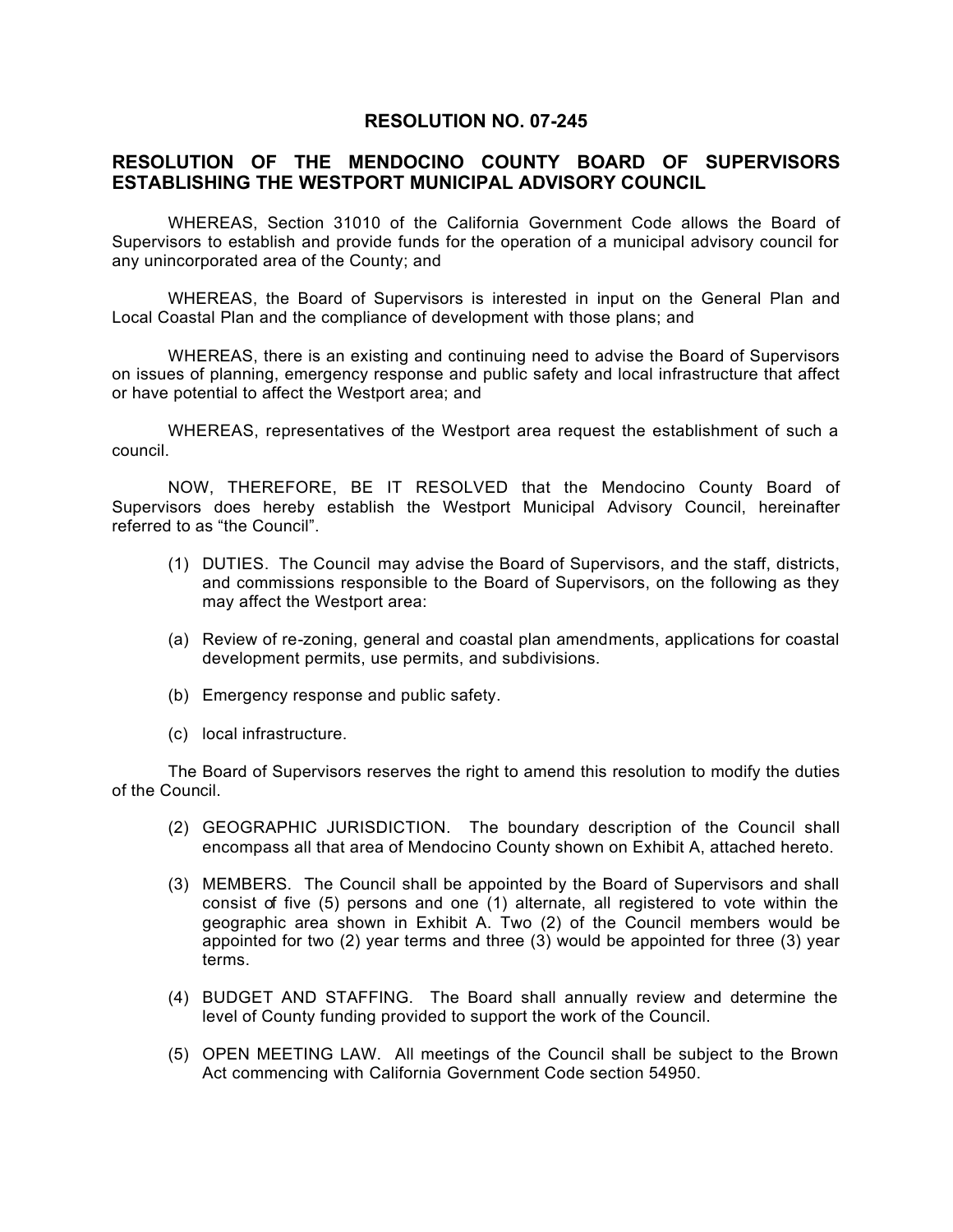(6) EFFECTIVE DATE. The provisions of this resolution shall take effect on December 4, 2007.

The foregoing Resolution was introduced by SupervisorPinches, seconded by Supervisor Colfax, and carried this  $4<sup>th</sup>$  day of Decembner, 2007, by the following vote:

AYES: Supervisors Delbar, Wattenburger, Pinches, Smith, Colfax NOES: None ABSENT: None

WHEREUPON, the Chair declared said Resolution adopted and SO ORDERED.

endall Smith

KENDALL SMITH, Chair Mendocino County Board of Supervisors

I hereby certify that according to the provisions of Government Code Section 25103, delivery of this document has been made.

> **KRISTI FURMAN** Clerk of the Board

Torre By: renne

Deputy

ATTEST:

**KRISTI FURMAN** Clerk of the Board

 $\overline{\partial}$ Deputy

APPROVED AS TO FORM: JEANINE B. NADEL, County Counsel

 $A$ adol Guine